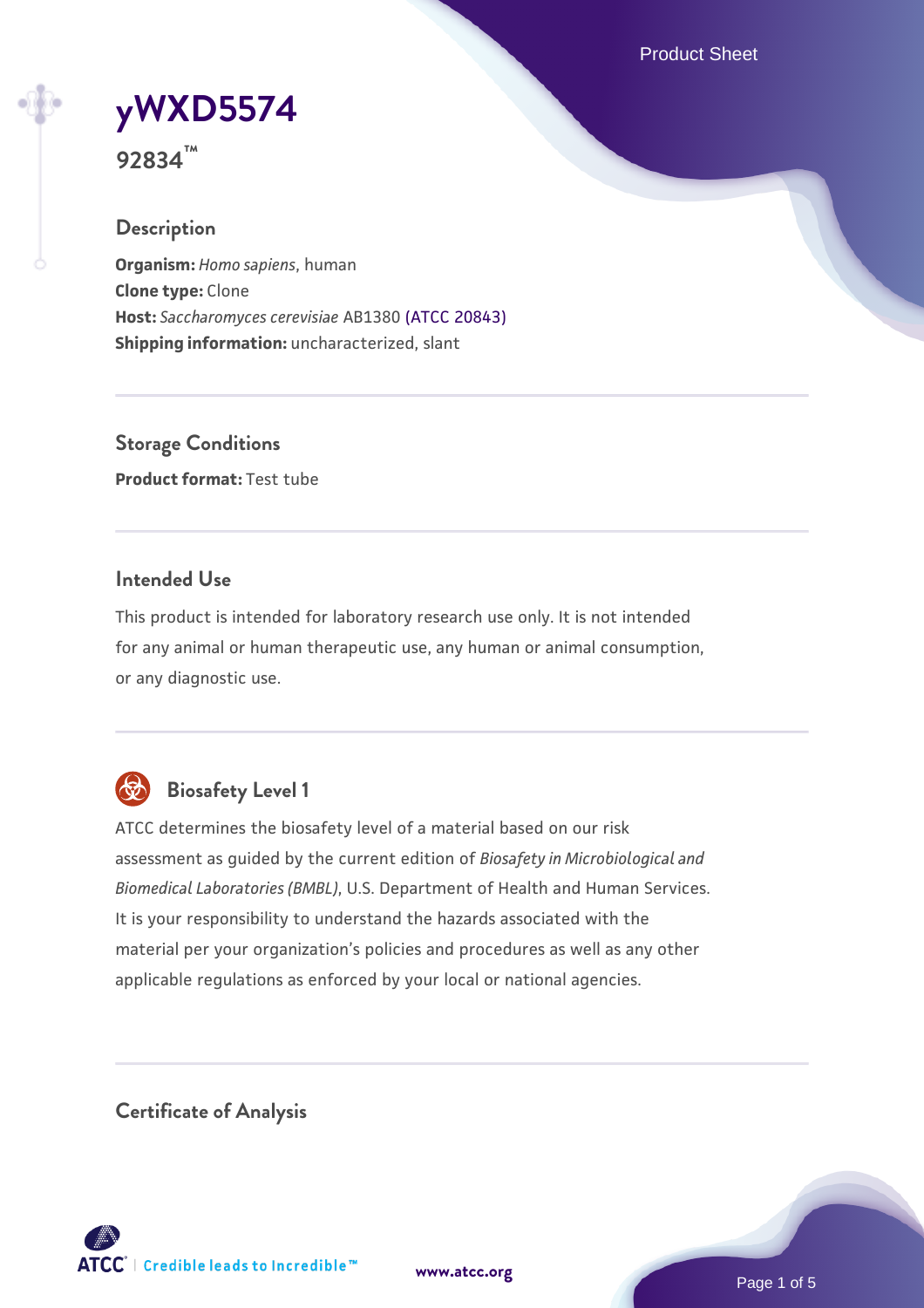## **[yWXD5574](https://www.atcc.org/products/92834)** Product Sheet **92834**

For batch-specific test results, refer to the applicable certificate of analysis that can be found at www.atcc.org.

## **Insert Information**

**Type of DNA:** genomic **Genome:** Homo sapiens **Chromosome:** X X pter-q27.3 **Gene name:** DNA Segment, single copy **Gene product:** DNA Segment, single copy [DXS4524] **Gene symbol:** DXS4524 **Contains complete coding sequence:** Unknown **Insert end:** EcoRI

## **Vector Information**

**Construct size (kb):** 140.0 **Intact vector size:** 11.454 **Vector name:** pYAC4 **Type of vector:** YAC **Host range:** *Saccharomyces cerevisiae*; *Escherichia coli* **Vector information:** other: telomere, 3548-4235 other: telomere, 6012-6699 Cross references: DNA Seq. Acc.: U01086 **Cloning sites:** EcoRI **Markers:** SUP4; HIS3; ampR; URA3; TRP1 **Replicon:** pMB1, 7186-7186; ARS1, 9632-10376

# **Growth Conditions**

**Medium:** 



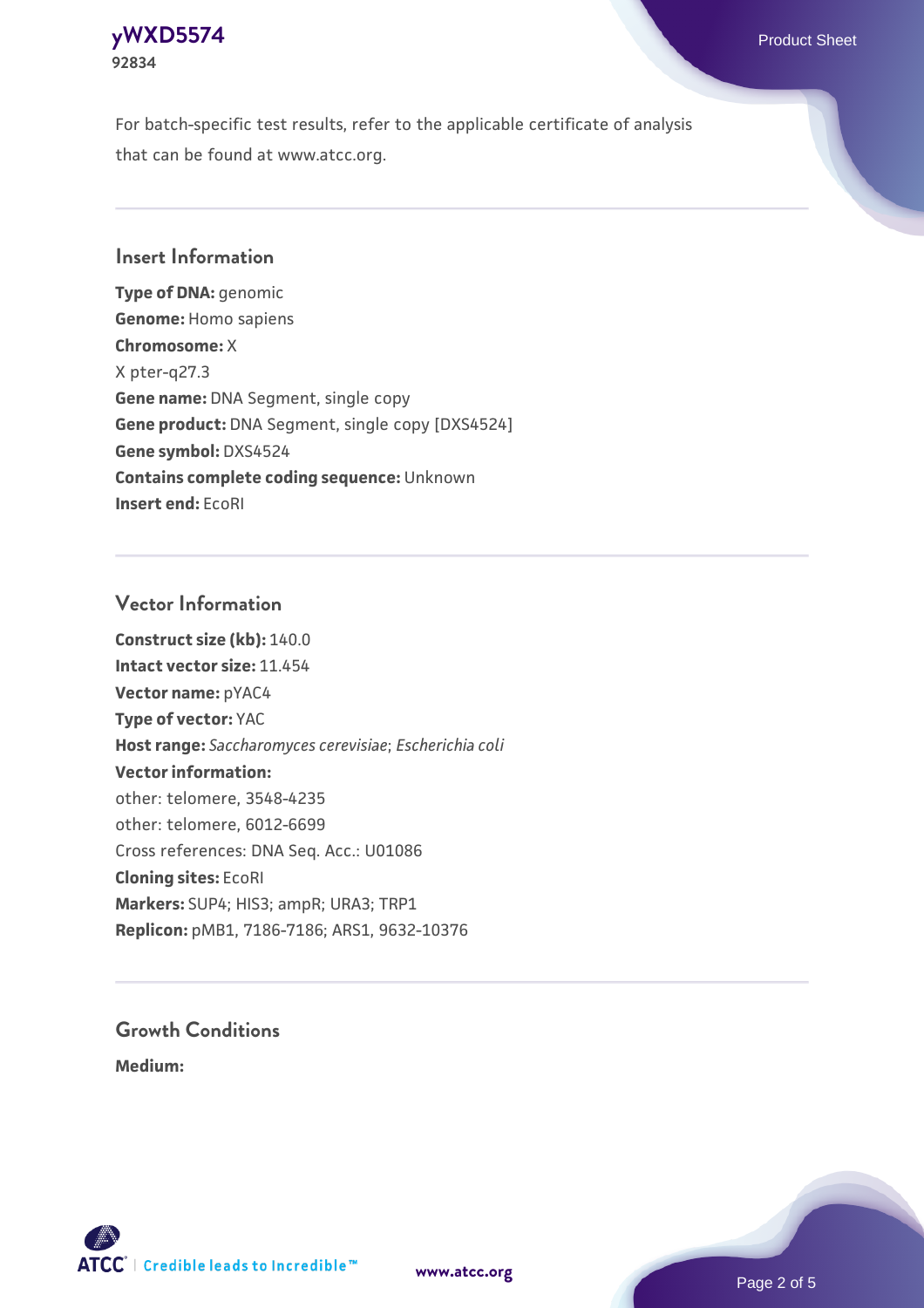#### **[yWXD5574](https://www.atcc.org/products/92834)** Product Sheet **92834**

[ATCC Medium 1245: YEPD](https://www.atcc.org/-/media/product-assets/documents/microbial-media-formulations/1/2/4/5/atcc-medium-1245.pdf?rev=705ca55d1b6f490a808a965d5c072196) **Temperature:** 30°C

#### **Notes**

More information may be available from ATCC (http://www.atcc.org or 703- 365-2620).

## **Material Citation**

If use of this material results in a scientific publication, please cite the material in the following manner: yWXD5574 (ATCC 92834)

## **References**

References and other information relating to this material are available at www.atcc.org.

## **Warranty**

The product is provided 'AS IS' and the viability of ATCC® products is warranted for 30 days from the date of shipment, provided that the customer has stored and handled the product according to the information included on the product information sheet, website, and Certificate of Analysis. For living cultures, ATCC lists the media formulation and reagents that have been found to be effective for the product. While other unspecified media and reagents may also produce satisfactory results, a change in the ATCC and/or depositor-recommended protocols may affect the recovery, growth, and/or function of the product. If an alternative medium formulation or reagent is used, the ATCC warranty for viability is no longer



**[www.atcc.org](http://www.atcc.org)**

Page 3 of 5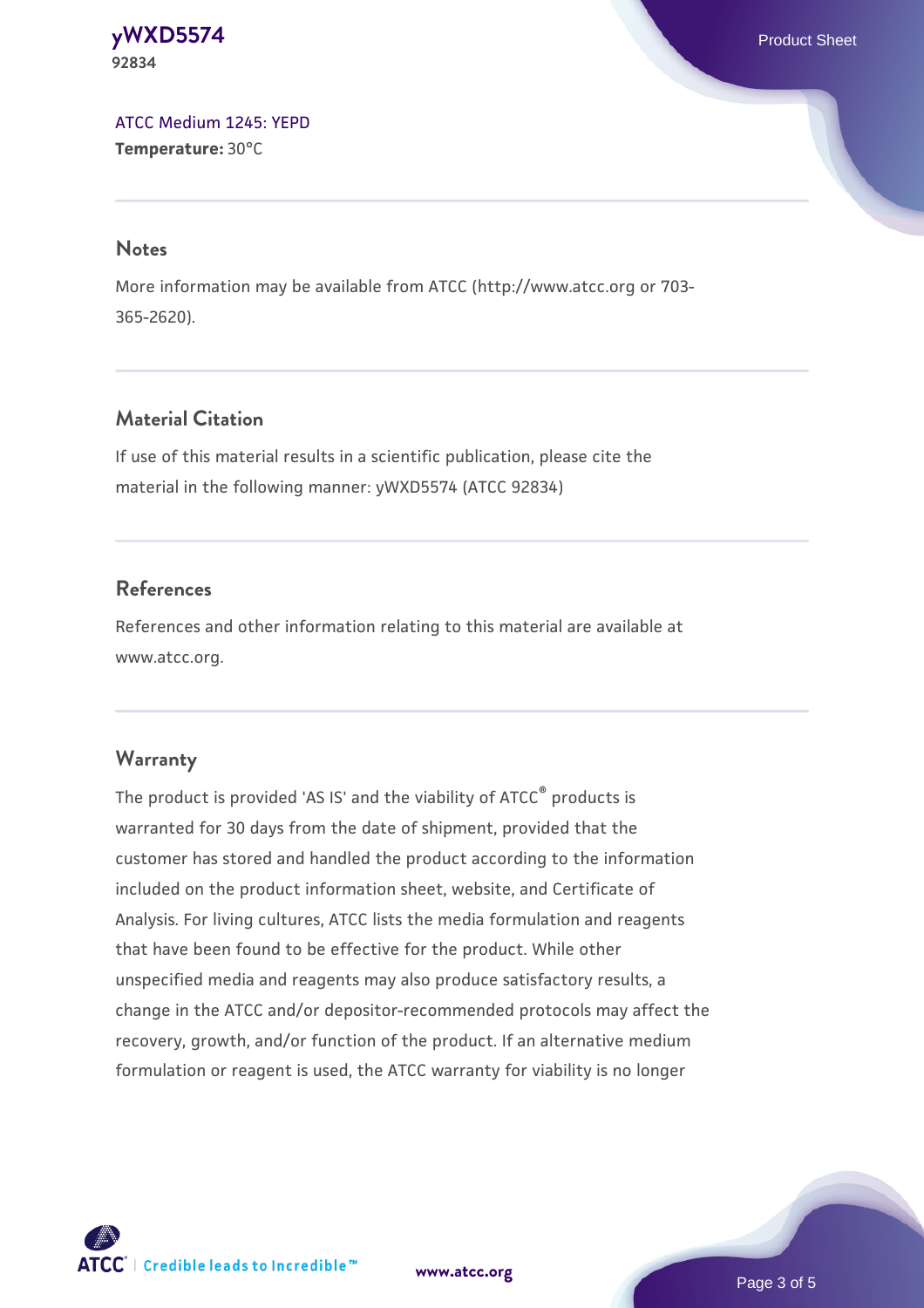**[yWXD5574](https://www.atcc.org/products/92834)** Product Sheet **92834**

valid. Except as expressly set forth herein, no other warranties of any kind are provided, express or implied, including, but not limited to, any implied warranties of merchantability, fitness for a particular purpose, manufacture according to cGMP standards, typicality, safety, accuracy, and/or noninfringement.

#### **Disclaimers**

This product is intended for laboratory research use only. It is not intended for any animal or human therapeutic use, any human or animal consumption, or any diagnostic use. Any proposed commercial use is prohibited without a license from ATCC.

While ATCC uses reasonable efforts to include accurate and up-to-date information on this product sheet, ATCC makes no warranties or representations as to its accuracy. Citations from scientific literature and patents are provided for informational purposes only. ATCC does not warrant that such information has been confirmed to be accurate or complete and the customer bears the sole responsibility of confirming the accuracy and completeness of any such information.

This product is sent on the condition that the customer is responsible for and assumes all risk and responsibility in connection with the receipt, handling, storage, disposal, and use of the ATCC product including without limitation taking all appropriate safety and handling precautions to minimize health or environmental risk. As a condition of receiving the material, the customer agrees that any activity undertaken with the ATCC product and any progeny or modifications will be conducted in compliance with all applicable laws, regulations, and guidelines. This product is provided 'AS IS' with no representations or warranties whatsoever except as expressly set forth herein and in no event shall ATCC, its parents, subsidiaries, directors, officers, agents, employees, assigns, successors, and affiliates be liable for indirect, special, incidental, or consequential damages of any kind in connection with or arising out of the customer's use of the product. While reasonable effort is made to ensure authenticity and reliability of materials on deposit, ATCC is not liable for damages arising from the misidentification or



**[www.atcc.org](http://www.atcc.org)**

Page 4 of 5